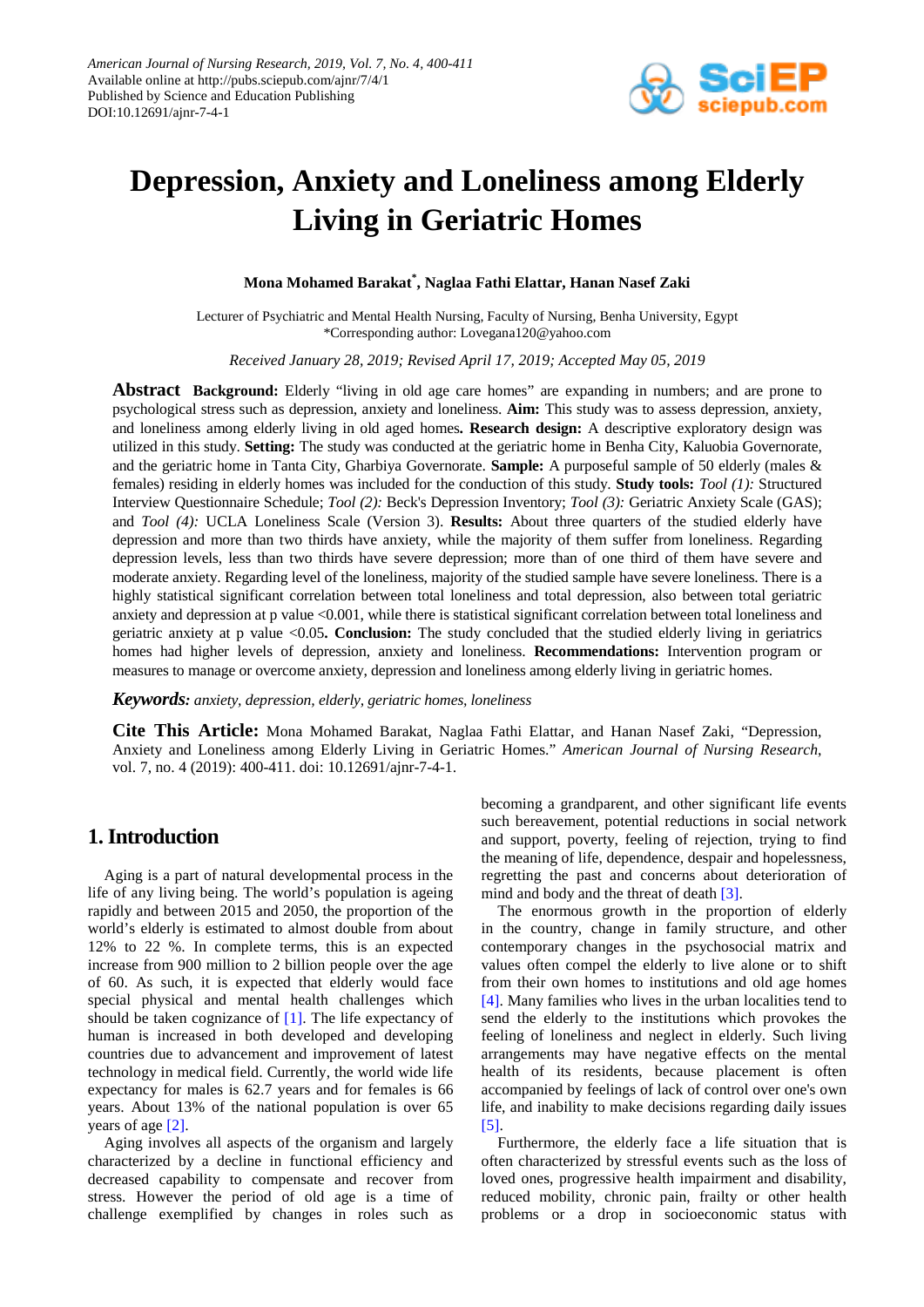retirement which makes them vulnerable to emotional disturbance. The elderly can be regarded as a risk population that is confronted with illness, dependency, social isolation, loneliness or psychological distress such as anxiety and depression for which they may require long-term care. With an increasing life-expectancy rate of population, it has become a challenge for younger generation to deal the issues related to elderly [\[1,6\].](#page-9-0)

Depression and anxiety are psychological symptoms of stress. These disorders are important factors affecting mental health that interferes with the professional roles or responsibilities assumed by elderly. Depression and anxiety are common psychiatric disorders among elderly in geriatric homes [\[7\].](#page-9-5) Depression is one of the most common psychiatric disorders and suicide risk factor in the elderly that cause 24% of completed suicides, reduction of quality of life, and increase in drug consumption, care costs and many other social and economic problems in the elderly. Depression can reduce a satisfaction of late life and also, can significantly reduce life expectancy [\[8\].](#page-9-6)

Depression in elderly has been considered as the second cause of disability in this phase. People with the history of depression, will experience it more intensive in their old ages. The previous studies showed that one third of the elderly in geriatric homes suffer from most common mental disorders such as depression, cognitive and anxiety disorders respectively [\[9\].](#page-9-7) Many people experience depression, either as a result of living alone or due to lack of close family ties and reduced connections with their culture of origin, which results in an inability to actively participate in the community activities [\[10\].](#page-10-0)

Elderly, like everyone else, may feel anxious and very worried but an anxiety disorder is more than just feeling stressed or worried. Anxiety in elderly can depend on their situation and if they have a past history of anxiety there is a greater chance that they will experience it again [\[11\].](#page-10-1) Previous researches showed that prevalence of anxiety among institutional elderly persons was 94.6% when compared with 92.6% among those living in the community [\[12\].](#page-10-2)

Elderly is very vulnerable to loneliness and it is a barrier to achieve successful ageing. Loneliness is a subjective and negative feeling that occurs when is a difference between an individual's expectations and their social network [\[13\].](#page-10-3) Prevalence of loneliness among the elderly is increasing as well as other associated factors that make it worse for example, living alone, social isolation, bereavement, being divorced or never married, age 85 or over, being in poor health, having a disability or sensory or cognitive impairment. In addition, loneliness has a negative impact on quality of life, mental and physical health and associated with unhealthy lifestyle [\[14\].](#page-10-4)

Elderly may experience loneliness even if they 'are surrounded by other people. While there are no specific criteria for recognizing loneliness in older people as each person perceives loneliness differently, it is often accompanied by symptoms such as disturbed sleep, reduced satisfaction from social networking, diminished interest in social activities, and weight gain [\[15,16\].](#page-10-5) The prevalence of loneliness in older adults is estimated to be 40 %, and this figure has been relatively constant over the

last 25 years [\[6\].](#page-9-8) People live in the most technologically connected age in the history of civilization, and yet the rates of loneliness have doubled [\[14\].](#page-10-4) Finally, elderly behave just like kids. They seek more attention from family members which is hard to get as everyone is busy in their life. This makes aged persons reside in older age homes, more insure and vulnerable for many emotional disturbances such as depression, anxiety, and loneliness.

#### **1.1. Significance of the Study**

The incidence of depression, anxiety and loneliness was higher in older people who were in worse health, living in a care facility or nursing home, or who were otherwise isolated [\[17\].](#page-10-6) Previous studies done on geriatric homes have shown increased psychiatric morbidity when compared to general population. The results indicated that the prevalence rates of loneliness (56% to 95.5%), anxiety (3.6% to 38%), and depression (11% to 85.5%) in elderly living in long-term care settings are generally high [\[18\].](#page-10-7) Therefore, the third age is the main category of people exposed to psychological problems [\[19\].](#page-10-8)

Psychiatric conditions among the elderly as depression and anxiety if left untreated may result in the onset of physical, cognitive, functional, and social impairments and decreased quality of life among elderly persons. Additionally, is a preventable risk factor for mortality, particularly suicide attempts [\[20\].](#page-10-9) It was observed that little is known about loneliness and late-life depression and anxiety among institutionalized elderly in Egypt. Although nurses play a pivotal, multifaceted role in biopsychosocial assessment and meeting holistic health care needs of elderly. With this background, this study has been taken up with the objective to assess depression, anxiety and loneliness among the elderly in geriatric homes.

## **1.2. Aim of the Study**

The aim of this study was to assess levels of depression, anxiety, and loneliness among elderly living in geriatric homes.

## **1.3. Research Questions**

To achieve the aim of this study the following research questions:

- 1. Is the elderly whose living in geriatric homes suffers depression, anxiety and loneliness?
- 2. What is the relation between depression, anxiety and loneliness among elderly living in geriatric homes?
- 3. What is the relation between depression, anxiety and loneliness with selected socio-demographic variables of elderly living in geriatric homes?

# **2. Subject and Methods**

## **2.1. Research Design**

A descriptive correlational design was utilized in this study.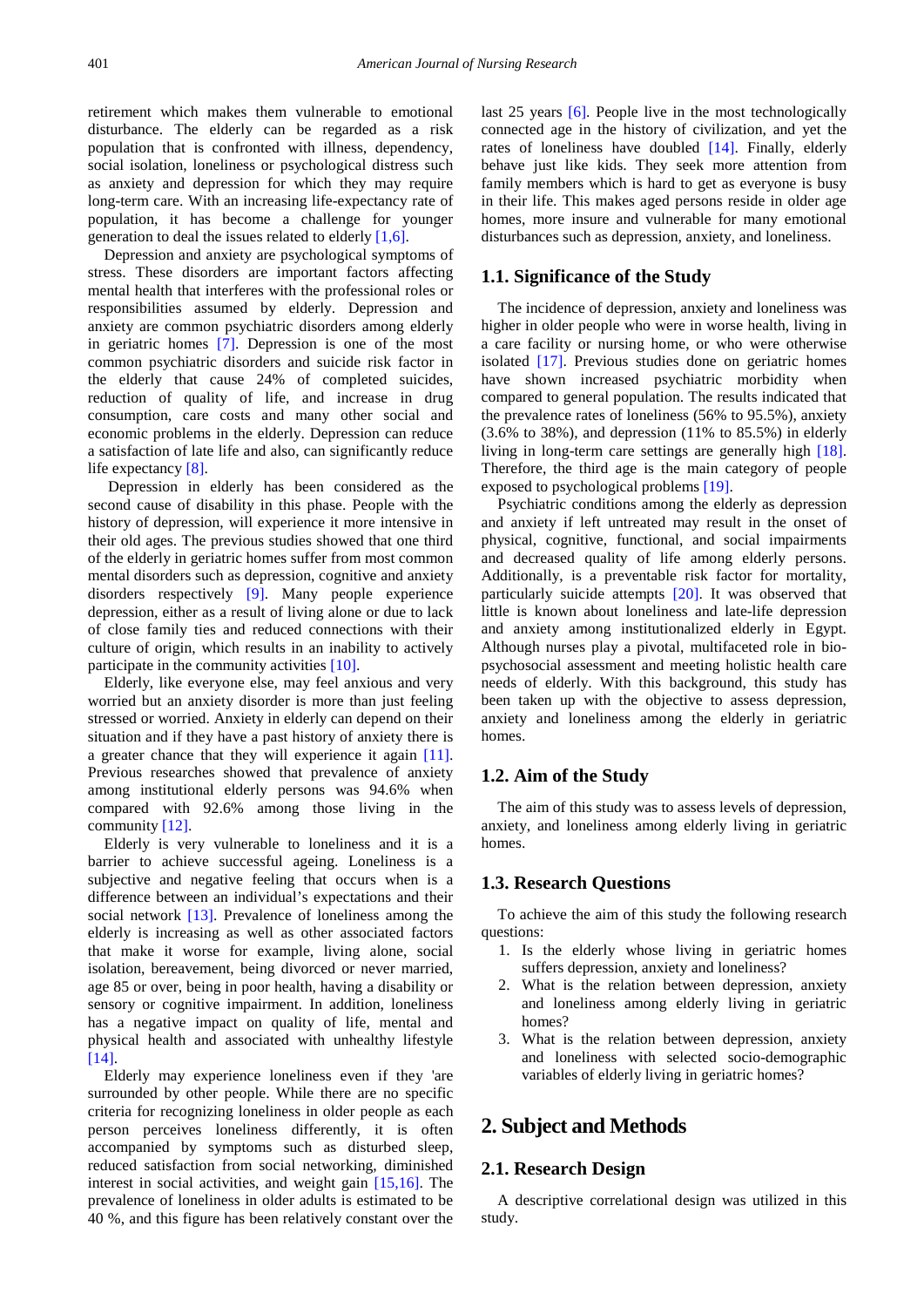## **2.2. Research Subject**

A purposeful sample of 50 elderly (males and females) residing in geriatric homes was included for the conduction of this study, according to the following *inclusion criteria*: Both sexes and willingness to participate in this study, and *exclusion criteria:* Elderly who are terminally ill and those who are not willing to participate in the study.

# **2.3. Research Setting**

The study was conducted at the geriatric home in Benha City, Kaluobia Governorate, and the geriatric home in Tanta City, Gharbiya Governorate.

## **2.4. Tools of Data Collection**

## The following tools were used for data collection **Tool (1):- Structured Interview Questionnaire Schedule.**

This tool was developed by the researchers based on pertinent literature to elicit information about socio-demographic characteristics. It includes age, sex, and marital status, educational level, occupation, residence, and monthly income.

# **Tool (2):- Beck's Depression Inventory:**

This scale was originally developed by [\[21\].](#page-10-10) Beck's Depression Inventory (BDI-II) was used for the data collection of the study. The questionnaire consists of 21 multiple-choice questions self-report items; each of these is rated with scores ranging from 0-3 on the severity of the participants' experiences over the last week with the intention of emphasizing states over traits. Sum of the relevant 21 items for each scale constitutes the participants' scores for each of the emotions leading to depression. Depression scores 1-10 indicates as mild ups and downs in mood disturbances, 11-20 as Mild mood disturbances,

#### **Tool (3):- Geriatric Anxiety Scale (GAS):**

This scale was originally developed by [\[22\].](#page-10-11) The scale 25-item scale that measures current anxiety in older adults. Participates rated their current feeling based on the 4-point Likert-type scale ranging from not at all (0) to all of the time (3). The GAS includes three subscales: somatic symptoms"9 items" (items 1, 2, 3, 8, 9, 17, 21, 22, 23), cognitive symptoms"8 items"(items 4, 5, 12, 16, 18, 19, 24, 25), and affective symptoms"8 items"(items 6, 7, 10, 11, 13, 14, 15, 20). The number of items for each subscale ranges from 8 to 9. Higher scores indicate greater anxiety. **Tool (4):- UCLA Loneliness Scale (Version 3):**

The scale was originally developed by [\[23\],](#page-10-12) in order to measure individuals' general levels of loneliness. The UCLA-LS consists of 20 (11 negative and 9 positive) statements to which responses are given on a 4-point Likert-type scale ranging from (1=indicate never, 2=rarely, 3=sometimes, 4=often). Questions (1-5-6-9-10 15-16-19-20) positive statements. The statement scores range from 20 to 80 with higher scores indicating higher levels of loneliness.

## **2.5. Validity of the Tools**

Tools were tested for content validity by jury of five experts in the field of psychiatric Health Nursing and community nursing specialty to ascertain relevance and completeness. The tools proved to be valid.

# **2.6. Reliability of the Tools**

Reliability was applied by the researcher for testing the internal consistency of the tool, by administration of the same tools to the same subjects under similar conditions on one or more occasions. Answers from repeated testing were compared (Test-re-test reliability). Cronbach's alpha reliability coefficient of UCLA Loneliness Scale is reported 0.68, Beck's Depression Inventory is reported 0.89, while Cronbach's alpha reliability coefficient of Geriatric Anxiety Scale is 0.93.

# **2.7. Methods**

#### **- Ethical Considerations**

All subjects were informed that participation in the study is voluntary, no name was included in the questionnaire sheet and anonymity and confidentiality of each participant was protected by the allocation of a code number to the questionnaire sheet. Subjects were informed that the content of the tool will be used for the research purpose only.

#### **-Pilot Study:**

A pilot study was carried out in order to ascertain the clarity and applicability of the study tools. The study was tested on 10 % of total sample from elderly home. Sample who shared in the pilot study were excluded from the main study sample.

#### **Field work:-**

The present study was conducted into two phases:

#### **Phase One: Preparatory phase:**

- A review of the past, current Arabic and English related literature covering various aspects of the problem was done, using available books, articles, periodicals, and magazines to get acquainted with the research problem and develop the study tools.

The researchers used and followed the translation procedure for verifying the translation of the tools. In this procedure, (a) the researchers translated the tools (English formats) into Arabic language, (b) rendered the same English formats to bilingual experts for more verification of the translation of the Arabic formats, (c) the resulting versions were translated back into the original language by other bilingual experts, and (d) minor discrepancies in the content were focused and necessary modifications were done. **-Administrative Approval:**

Data collection was carried out as follows: Written official permission and approvals for conducting this study has been obtained from the authorized persons to conduct the proposed study from the Dean of Faculty of Nursing Benha University to the director of geriatric homes in both Benha and Tanta City. This letter includes permission to carry out the study and explains the purpose and nature of the study.

#### **Phase Two: Implementation phase:**

- Each geriatric home (males and females) was interviewed individually after explaining the purpose of the study and getting approval to participate in the research.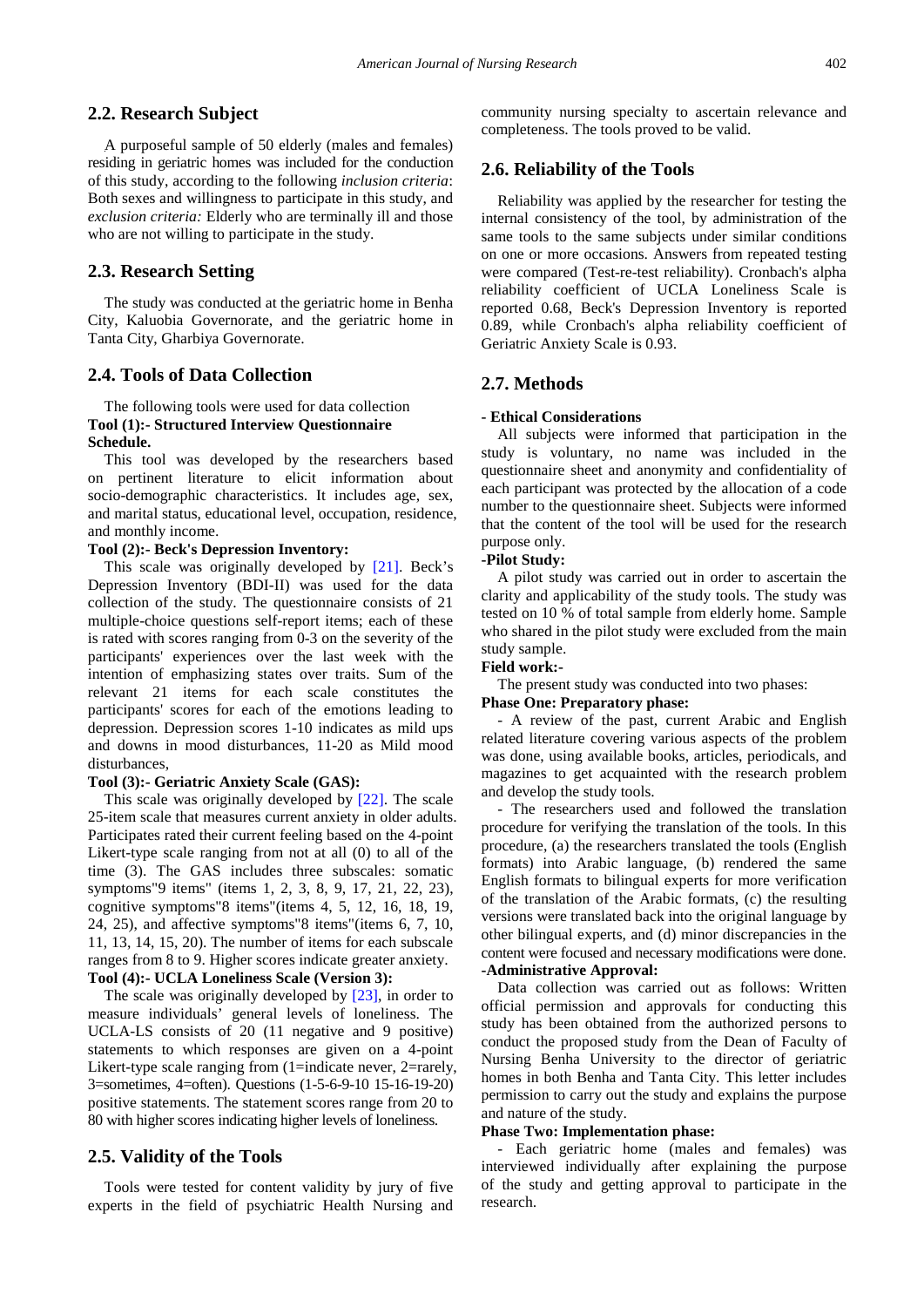- Data had been collected from geriatric home (males and females) at Benha City, Kaluobia Governorate, and the geriatric home in Tanta City, Gharbiya Governorate.

- Collection of data took five months from beginning of March /2017 to end of July / 2017.

- The researchers applied interview for elderly home two days a week from 12.00 am to 1.00 pm.

- The researchers last from 30-40 minute with each one of the involved subjects for collecting data and filling the questionnaire.

- Each subject was interviewed individually for ensuring privacy.

## **2.8. Statistical Analysis**

The collected data were organized, categorized, tabulated and analyzed using Statistical Package for Social Science (SPSS) by computer. Numerical data were expressed as mean, standard deviation (SD). Qualitative data were expressed as frequency and percentage. Relation between different numerical variables were tested using Pearson product-moment correlation coefficient. P-value < 0.05 was considered significant.

# **3. Results**

**[Table 1](#page-3-0)**: shows that more than half of the sample age between 60- $\langle 70 \rangle$  year with the mean age is 66.2 $\pm$ 7.730 years old, more than half of the sample (56%) were female, while half of them (50%) were widowed. Regarding to educational level of the studied sample, about nearly to two thirds of them (60%) have basic education while regarding to occupation about more than half (56%) were retired. It also illustrates that the residence of more than two thirds of them (64%) live is urban area and about two thirds of them (64%) their monthly income not enough.

[Table 2](#page-3-1) reveals that nearly to two thirds of the studied elderly (60%) have severe depression and one third of them (30.0%) have moderate depression. As for anxiety, it reports that more than of one third of them have severe and moderate anxiety (38%; 32%) respectively. Regarding level of the loneliness, majority of the studied sample (86%) have severe loneliness, while only less than one tenth of them (6.0%) of them have mild loneliness.

[Table 3](#page-3-2) shows that less than half of the sample were having sever level of somatic and affective symptoms of anxiety (42%, 38% respectively), and more than half of them were having moderate level of cognitive symptoms of anxiety (40. %).

|  | Table 1. Frequency distribution of studied sample regarding socio- |  |  |  |
|--|--------------------------------------------------------------------|--|--|--|
|  | demographic characteristics $(n=50)$                               |  |  |  |

<span id="page-3-0"></span>

| Socio-demographic characteristics | n              | $\frac{0}{0}$    |
|-----------------------------------|----------------|------------------|
| Age                               |                |                  |
| $40 - 50$ year                    | $\overline{c}$ | 4.0              |
| $50 - 60$ year                    | 6              | 12.0             |
| $60 - 70$ year                    | 26             | 52.0             |
| $\geq 70$ year                    | 16             | 32.0             |
| $Mean \pm SD$                     |                | $66.2 \pm 7.730$ |
| <b>Sex</b>                        |                |                  |
| Male                              | 22             | 44.0             |
| Female                            | 28             | 56.0             |
| <b>Marital status</b>             |                |                  |
| Single                            | 13             | 26.0             |
| Widowed                           | 25             | 50.0             |
| Divorced                          | 12             | 24.0             |
| <b>Education level</b>            |                |                  |
| Illiterate                        | 6              | 12.0             |
| <b>Basic</b> education            | 30             | 60.0             |
| University education              | 14             | 28.0             |
| Occupation                        |                |                  |
| Retired                           | 28             | 56.0             |
| Employed                          | $\overline{4}$ | 8.0              |
| Unemployed                        | 18             | 36.0             |
| <b>Residence</b>                  |                |                  |
| Rural                             | 14             | 28.0             |
| Urban                             | 36             | 72.0             |
| <b>Monthly income</b>             |                |                  |
| Enough                            | 12             | 24.0             |
| Enough and saves                  | 6              | 12.0             |
| Not enough                        | 32             | 64.0             |
| <b>Geriatric</b> home             |                |                  |
| Benha                             | 22             | 44.0             |
| Tanta                             | 28             | 56.0             |

**Table 2. Distribution of the studied sample according to their level of depression, anxiety and Loneliness (n=50).**

<span id="page-3-1"></span>

| <b>Scales</b>                        | Mild |      | Moderate |      | Severe |      | Score     |                   |
|--------------------------------------|------|------|----------|------|--------|------|-----------|-------------------|
|                                      | N    | %    | N        | $\%$ | N      | $\%$ | Range     | $Mean \pm SD$     |
| <b>Total Depression</b>              |      | 10.0 | 15       | 30.0 | 30     | 60.0 | $0 - 40$  | $15.36 \pm 10.08$ |
| <b>Total Geriatric Anxiety Scale</b> | 15   | 30.0 | 16       | 32.0 | 19     | 38.0 | $25 - 75$ | $49.24 \pm 15.47$ |
| <b>Total Loneliness</b>              |      | 6.0  |          | 8.0  | 43     | 86.0 | $32 - 55$ | $48.76 \pm 4.50$  |

**Table 3. Distribution of the studied sample according to their level of anxiety and each subscale (n=50)**

<span id="page-3-2"></span>

| <b>Scales</b>                        | Mild |               | Moderate |               | <b>Severe</b> |               | <b>Score</b> |                   |
|--------------------------------------|------|---------------|----------|---------------|---------------|---------------|--------------|-------------------|
|                                      | N    | $\frac{6}{9}$ | N        | $\frac{0}{0}$ | N             | $\frac{6}{9}$ | Range        | $Mean \pm SD$     |
| Somatic subscale                     | 15   | 30.0          | 14       | 28.0          | 21            | 42.0          | $6 - 27$     | $17.90 \pm 6.37$  |
| Cognitive subscale                   | 11   | 22.0          | 20       | 40.0          | 19            | 38.0          | $8 - 24$     | $15.96 \pm 4.69$  |
| Affective subscale                   | 13   | 26.0          | 18       | 36.0          | 19            | 38.0          | $8 - 24$     | $15.38{\pm}4.93$  |
| <b>Total Geriatric Anxiety Scale</b> | 15   | 30.0          | 16       | 32.0          | 19            | 38.0          | $25 - 75$    | $49.24 \pm 15.47$ |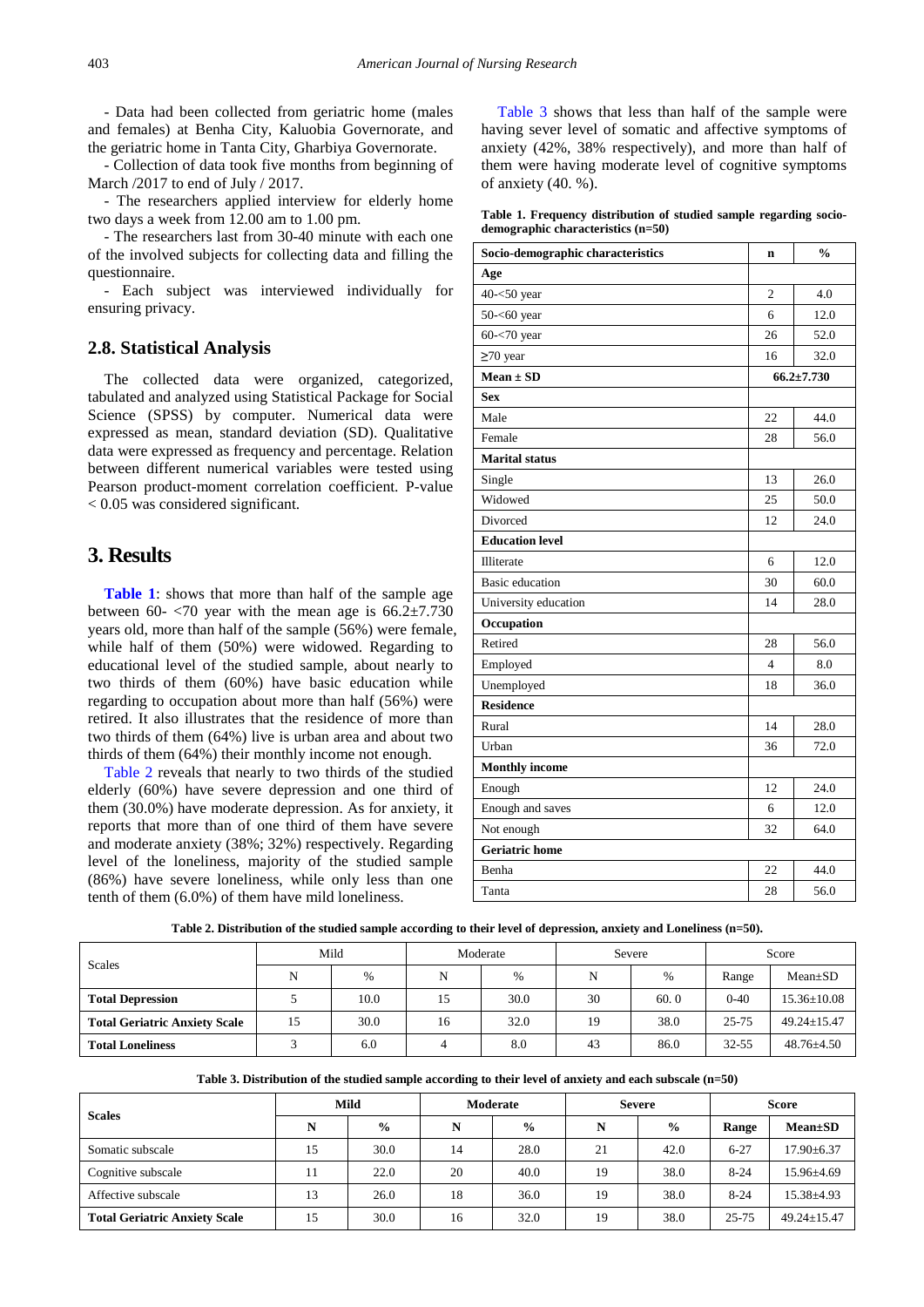<span id="page-4-0"></span>

**Figure 1.** Distribution of total scores of depression, anxiety and loneliness among the studied sample (n=50)

**[Figure 1](#page-4-0)** shows that three quarters of the studied elderly (75%) have depression and more than two thirds (70%) have anxiety, while the majority of the them (90%) suffers from loneliness.

[Table 4](#page-4-1) illustrates that a highly statistical significant correlation found between total loneliness and total depression, also between total geriatric anxiety with depression at  $p$  value <0.001, while there is statistical significant correlation between total loneliness and total geriatric anxiety at p value<0.05.

**Table 4. Correlation between total Depression, Anxiety and Loneliness Scales of the studied sample (n=50).** 

<span id="page-4-1"></span>

| <b>Scales</b>                            |                | <b>Loneliness</b><br><b>Scale</b> | <b>Depression</b><br><b>Scale</b> |
|------------------------------------------|----------------|-----------------------------------|-----------------------------------|
|                                          | R              | 0.738                             |                                   |
| <b>Depression</b>                        | <b>P-value</b> | $< 0.001$ **                      |                                   |
| <b>Geriatric</b><br><b>Anxiety Scale</b> | R              | 0.455                             | 0.538                             |
|                                          | <b>P-value</b> | $0.015*$                          | $< 0.001**$                       |

\*\*<0.001 a highly statistically significant, \*<0.05 statistically significant.

<span id="page-4-2"></span>

| Socio-demographic data   |                        |                | <b>Total Depression Scale</b> | F or T       | ANOVA or T-test |          |
|--------------------------|------------------------|----------------|-------------------------------|--------------|-----------------|----------|
|                          |                        | $\mathbf n$    | $Mean \pm SD$                 |              | test value      | P-value  |
| <b>Sex</b>               | Male                   | 22             | 13.000±9.904                  | T            | $-1.485$        | 0.144    |
|                          | Female                 | 28             | $17.214 \pm 10.001$           |              |                 |          |
|                          | $40 < 50$ year         | $\overline{c}$ | $5.000 \pm 0.000$             |              | 1.605           | 0.201    |
|                          | $50 - 60$ year         | 6              | $10.333 \pm 8.017$            | $\mathbf{F}$ |                 |          |
| Age                      | $60 - 70$ year         | 26             | $15.769 \pm 8.315$            |              |                 |          |
|                          | $\geq$ 70 year         | 16             | $17.875 \pm 12.800$           |              |                 |          |
|                          | Single                 | 13             | 14.000±9.165                  |              |                 |          |
| <b>Marital status</b>    | Widowed                | 25             | $16.300 \pm 8.511$            | F            | 1.552           | 0.214    |
|                          | Divorced               | 12             | 11.000±9.005                  |              |                 |          |
|                          | Illiterate             | 6              | $11.333 \pm 9.852$            |              | 0.548           | 0.582    |
| <b>Educational level</b> | <b>Basic</b> education | 30             | $15.733 \pm 10.133$           | $\mathbf{F}$ |                 |          |
|                          | University education   | 14             | $16.286 \pm 10.388$           |              |                 |          |
|                          | Retired                | 28             | 12.444±12.734                 |              | 4.034           | $0.042*$ |
| Occupation               | Employed               | $\overline{4}$ | $6.000 \pm 6.928$             | F            |                 |          |
|                          | Unemployed             | 18             | $18.643 \pm 7.894$            |              |                 |          |
| <b>Geriatric home</b>    | Benha                  | 22             | $15.571 \pm 8.112$            | T            |                 |          |
|                          | Tanta                  | 28             | 15.278±10.854                 |              | 0.092           | 0.927    |
|                          | Enough                 | 12             | $18.563 \pm 11.233$           |              |                 |          |
| <b>Monthly income</b>    | Enough and saves       | 6              | $12.333 \pm 7.050$            | $\mathbf{F}$ | 7.765           | $0.001*$ |
|                          | Not enough             | 32             | $13.000 \pm 13.000$           |              |                 |          |

**Table 5. The relationship between socio-demographic characteristics of the studied sample and their level of depression (n=50)**

\*<0.05 statistically significant.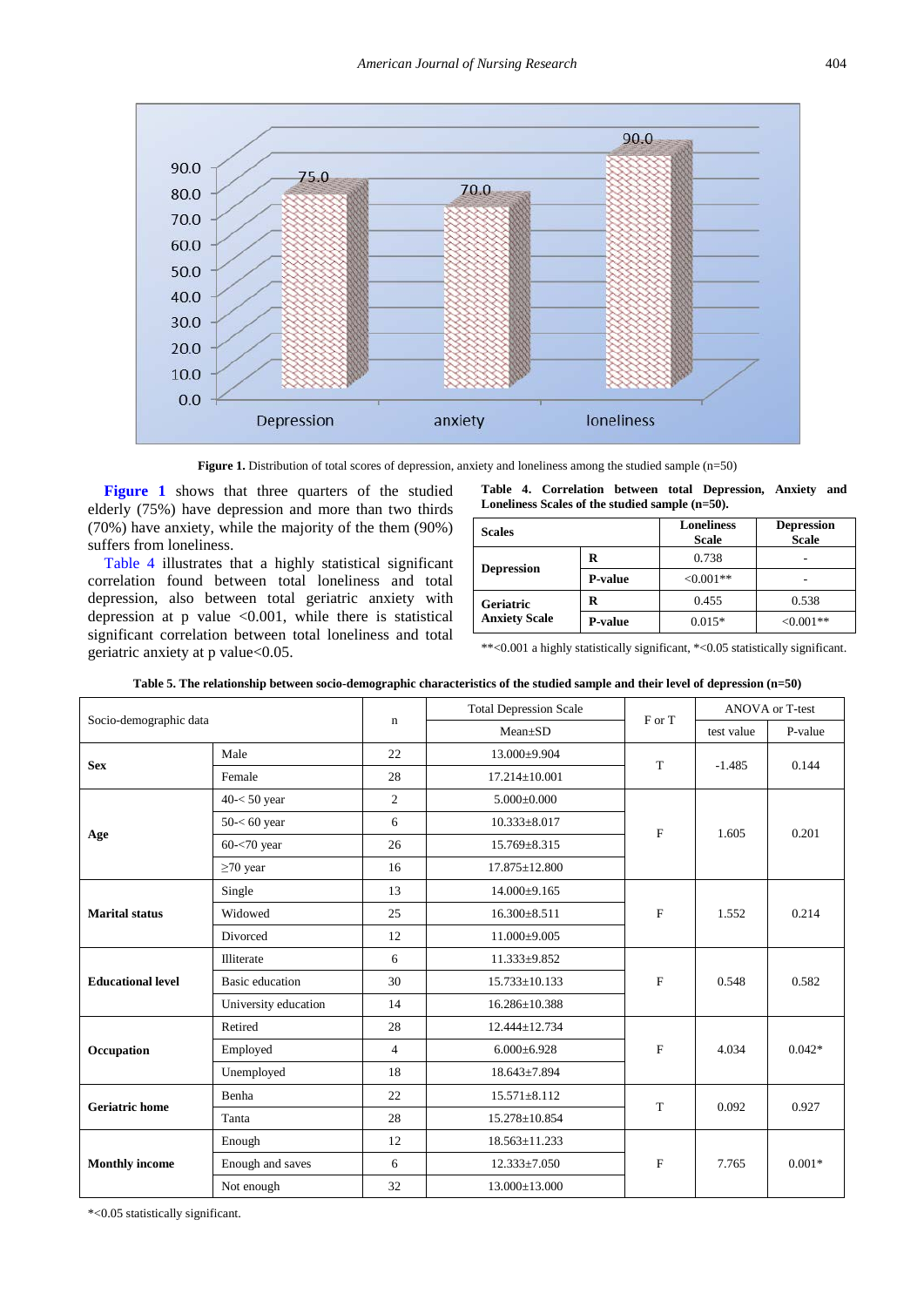**Table 6. The relationship between socio-demographic characteristics of the studied sample and their level of Anxiety (n=50)**

<span id="page-5-0"></span>

| Socio-demographic data |                        | ${\bf N}$      | <b>Total Geriatric Anxiety Scale</b> | F or T       | <b>ANOVA or T-test</b> |          |
|------------------------|------------------------|----------------|--------------------------------------|--------------|------------------------|----------|
|                        |                        |                | $Mean \pm SD$                        |              | test value             | P-value  |
| <b>Sex</b>             | Male                   | 22             | 44.455±13.852                        | T            | $-1.997$               | 0.052    |
|                        | Female                 | 28             | 53.000±15.868                        |              |                        |          |
|                        | 40- $<$ 50 year        | 2              | 50.500±7.778                         |              |                        |          |
|                        | 50- $<$ 60 year        | 6              | 51.000±17.967                        | $\mathbf{F}$ | 5.495                  | $0.028*$ |
| Age                    | $60 - 70$ year         | 26             | $45.000 \pm 12.538$                  |              |                        |          |
|                        | $\geq$ 70 year         | 16             | $56.938 \pm 18.405$                  |              |                        |          |
|                        | Single                 | 13             | 58.375±9.441                         |              |                        |          |
| <b>Marital status</b>  | Widowed                | 25             | $50.750 \pm 15.532$                  | F            | 2.149                  | 0.107    |
|                        | Divorced               | 12             | 47.583±18.657                        |              |                        |          |
|                        | Illiterate             | 6              | $43.833 \pm 17.383$                  |              | 2.100                  | 0.134    |
| <b>Education level</b> | <b>Basic</b> education | 30             | 47.133±15.001                        | F            |                        |          |
|                        | University education   | 14             | 56.071±14.489                        |              |                        |          |
|                        | Retired                | 28             | 51.000±13.652                        |              | 0.947                  | 0.395    |
| Occupation             | Employed               | $\overline{4}$ | 39.750±16.153                        | F            |                        |          |
|                        | Unemployed             | 18             | 48.611±17.919                        |              |                        |          |
| <b>Geriatric home</b>  | Benha                  | 22             | $48.571 \pm 16.204$                  | T            | $-0.189$               |          |
|                        | Tanta                  | 28             | 49.500±15.404                        |              |                        | 0.851    |
| <b>Monthly income</b>  | Enough                 | 12             | $51.500 \pm 16.833$                  |              | 1.341                  |          |
|                        | Enough and saves       | 6              | 57.333±9.709                         | $\mathbf F$  |                        | 0.271    |
|                        | Not enough             | 32             | 46.875±15.560                        |              |                        |          |

\*<0.05 statistically significant.

## **Table 7. The relationship between socio-demographic characteristics of the studied sample and their level of loneliness (n=50)**

<span id="page-5-1"></span>

|                        |                      |                | Loneliness Scale   | F or T       | ANOVA or T-test |            |
|------------------------|----------------------|----------------|--------------------|--------------|-----------------|------------|
| Socio-demographic data |                      | $\mathbf N$    | $Mean \pm SD$      |              | test value      | P-value    |
|                        | Male                 | 22             | 48.000±5.674       | T            | $-1.059$        | 0.295      |
| <b>Sex</b>             | Female               | 28             | 49.357±3.302       |              |                 |            |
|                        | $40 - 50$ year       | $\overline{2}$ | 48.120±0.000       |              |                 | $< 0.001*$ |
|                        | $50 - 60$ year       | 6              | 48.559±0.000       | $\mathbf{F}$ | 12.298          |            |
| Age                    | $60 - 70$ year       | 26             | 51.540±5.443       |              |                 |            |
|                        | $\geq$ 70 year       | 16             | 55.660±3.416       |              |                 |            |
| <b>Marital status</b>  | Single               | 13             | $46.89 \pm 1.773$  |              | 4.347           | $0.025*$   |
|                        | Widowed              | 25             | $52.15 \pm 3.238$  | $\mathbf{F}$ |                 |            |
|                        | Divorced             | 12             | $50.11 \pm 7.247$  |              |                 |            |
|                        | Illiterate           | 6              | 51.667±2.733       |              | 1.450           | 0.245      |
| <b>Education level</b> | Basic education      | 30             | 48.400±4.896       | F            |                 |            |
|                        | University education | 14             | 48.286±3.950       |              |                 |            |
|                        | Retired              | 28             | $48.071 \pm 5.142$ |              | 0.967           | 0.388      |
| Occupation             | Employed             | $\overline{4}$ | 51.000±0.000       | F            |                 |            |
|                        | Unemployed           | 18             | 49.333±3.757       |              |                 |            |
|                        | Benha                | 22             | $50.000 \pm 2.287$ | T            | 1.221           |            |
| <b>Geriatric</b> home  | Tanta                | 28             | $48.278 + 5.057$   |              |                 | 0.228      |
|                        | Enough               | 12             | $49.500 \pm 1.168$ |              |                 |            |
| <b>Monthly income</b>  | Enough and saves     | 6              | 51.000±1.789       | $\mathbf{F}$ | 1.305           | 0.281      |
|                        | Not enough           | 32             | $48.063 \pm 5.418$ |              |                 |            |

\*<0.05 statistically significant.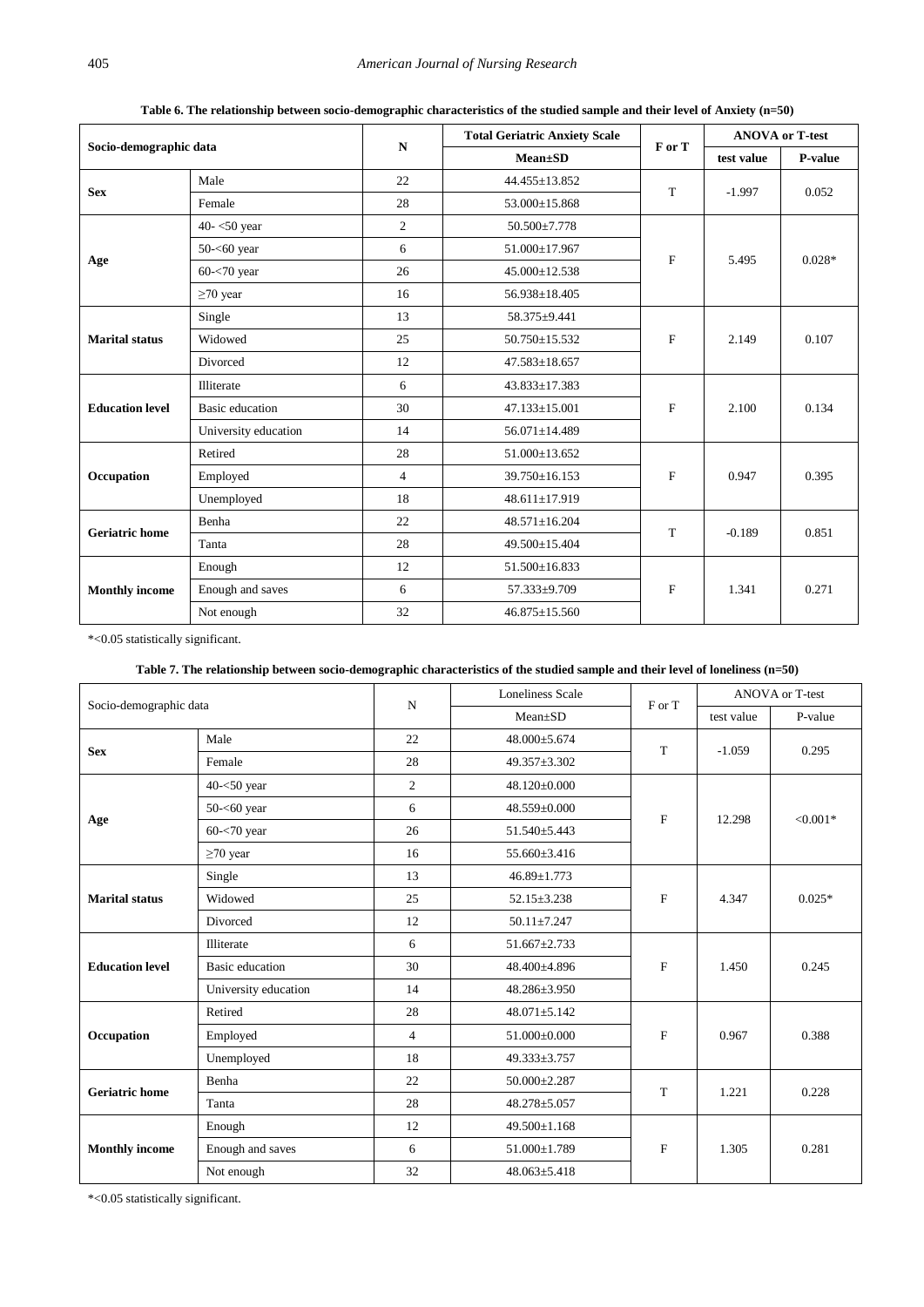[Table 5](#page-4-2) reports that there is no statistical significant relationship found between socio-demographic characteristics of the studied sample and depression except with occupation and monthly income.

[Table 6](#page-5-0) illustrates that there is no statistical significant relationship found between socio-demographic characteristics of the studied sample and anxiety except with age.

[Table 7](#page-5-1) reveals that there is no statistical significant relationship found between socio-demographic characteristics and loneliness except with age and marital status.

# **4. Discussion**

Old age is considered as a curse being associated with deterioration of all physical, psychological factors, isolation from social, economic and other activities. Old age has been viewed as problematic period of one's life where one indulges in introspection and starts getting meaning out of his life and weak physique makes them increasingly dependent on others and fearful anticipatory speculations of life process makes them anxious whereas, low income and consequent declining position in the family and society leaves them in deep despair [\[24\].](#page-10-13)

The term old age brings to mind, the end of one's productive and fulfilling life. Understanding of this inevitable and essential part of one's life in biopsychosocial perspective is thus needed as this stage is interdependent on previous stages and adjustment in old age is dependent on person's physical, psychological and social interaction. Psychiatric morbidity is one of the domains which can significantly influence the quality of life of elderly people. Because depression and anxiety are the most common psychiatric morbidity among elderly persons, understanding this issue is vital for comprehensive geriatric assessment and care, however, about half of cases are undiagnose[d \[20\].](#page-10-9)

Present study aimed to assess depression, anxiety, and loneliness among elderly living geriatric homes. Regarding the socio-demographic features of the sample, the mean age of them was  $66.2 \pm 7.730$  that ranged from 60-<70 year. The researchers'' view of point that elderly people leave their homes due to conflicts as financial problems or bickering between elderly and their sons' wives. This result is consistent with [\[25\],](#page-10-14) who stated that mean age for studied elderly was 66.1 ±3.5 ranged between 60-75 years old. This result inconsistent with the result by [\[26\],](#page-10-15) who stated that the studied elderly ages that ranged from 65 to <75 years, also the result inconsistent with the result by  $[27]$ , reveals that less than half of the studied sample their age between 85–94years with mean age 84.8 years (SD 7.6).

Concerning to sex, the present study revealed that more than half of the studied sample were females, this may be due to increased female longevity more than males their sensitivity and frequent mood swings due to hormonal changes in females that age. This result consistent with [\[28\],](#page-10-17) who found that the majority of the elderly were female. In the other hand this result inconsistent with [\[29,30\],](#page-10-18) who founded that more than half of the elderly comprised of males.

In the current study, it was evident that half of the studied sample (50%) were widowed, which indicates that being widowed is considered one of the main causes for admission in residential home. This may be due to that the fact that females in Egyptian culture are married younger than males so that, loss of spouse is much more frequent for women than for men. This result agreement with [\[31,32\],](#page-10-19) who stated that more than half of elderly were widowed. In the other hand this result disagreement with study result by [\[33,34\]](#page-10-20) who stated that most of the studied elderly were married.

Regarding to level of education nearly to two thirds have basic education. This may be because there was a widespread belief that marriage was best than education for girls or due to lower economic status. This result consistent with result of a study by [\[35\]](#page-10-21) his result illustrated that less than one third have secondary school. This result disagreement with result by [\[36\],](#page-10-22) who founded about one third of the elderly were illiterate. While the result by [\[37\],](#page-10-23) showed that about one-third had no formal education.

Concerning to occupation, about more than half were retired. This result agreement with result by [\[38\]](#page-10-24) who founded that more than one third of the elderly retired. This result disagreement with [\[39\],](#page-10-25) who found that the majority of the studied sample did not work. Also the result disagreement with result by [\[40\],](#page-10-26) whose result illustrated that more than one third of elderly were farmers. In the same side the result inconsistent with result by [\[36\],](#page-10-22) whose result reveals that nearly to two thirds of the elderly sample were working and earning.

The results of current study showed that more than two thirds of them live in urban area. This may be due to people in rural areas are still live in extended families and they still stick to the family raptures than in urban. This result consistent with [\[41\],](#page-10-27) whose result illustrated that more than half of the studied elderly live in urban area. This result inconsistent with result by [\[42\],](#page-10-28) who stated that half of the studied sample lives in rural.

The findings revealed that about two thirds of them their monthly income not enough. This may be due to most sample were retired. The result supported also with the result by [\[34\],](#page-10-29) who stated that more than two thirds of the sample were financially dependent on others. In the other side, this result inconsistent with [\[43\],](#page-10-30) who stated that the majority of the sample had no monthly income.

Concerning to the level of the depression among the studied elderly in the current findings, it was evident that nearly to two thirds of the elderly living in old-age homes were having severe depression. From the view point of researchers, the reasons could be being detached from family; having no privacy; lacking special care, love, and affection which represents a stressor, which is close to the findings of many prior studies in Egypt exploring depression prevalence among the elderly population. For example, [\[44,45\],](#page-10-31) measured elderly depression prevalence and identified that the majority of the elderly population was found to suffer from severe depression. Also, a study done in Cairo by [\[46\],](#page-10-32) exhibited that the estimated depression prevalence among elderly people was more than half. Finally, in a study carried by [\[32\],](#page-10-33) whose result represents that reveals that, more than half among studied institutionalized elderly reported that they had high levels of depression. Carefully examining the literature, depression is the most common mood disorder in elderly People [\[47\].](#page-10-34)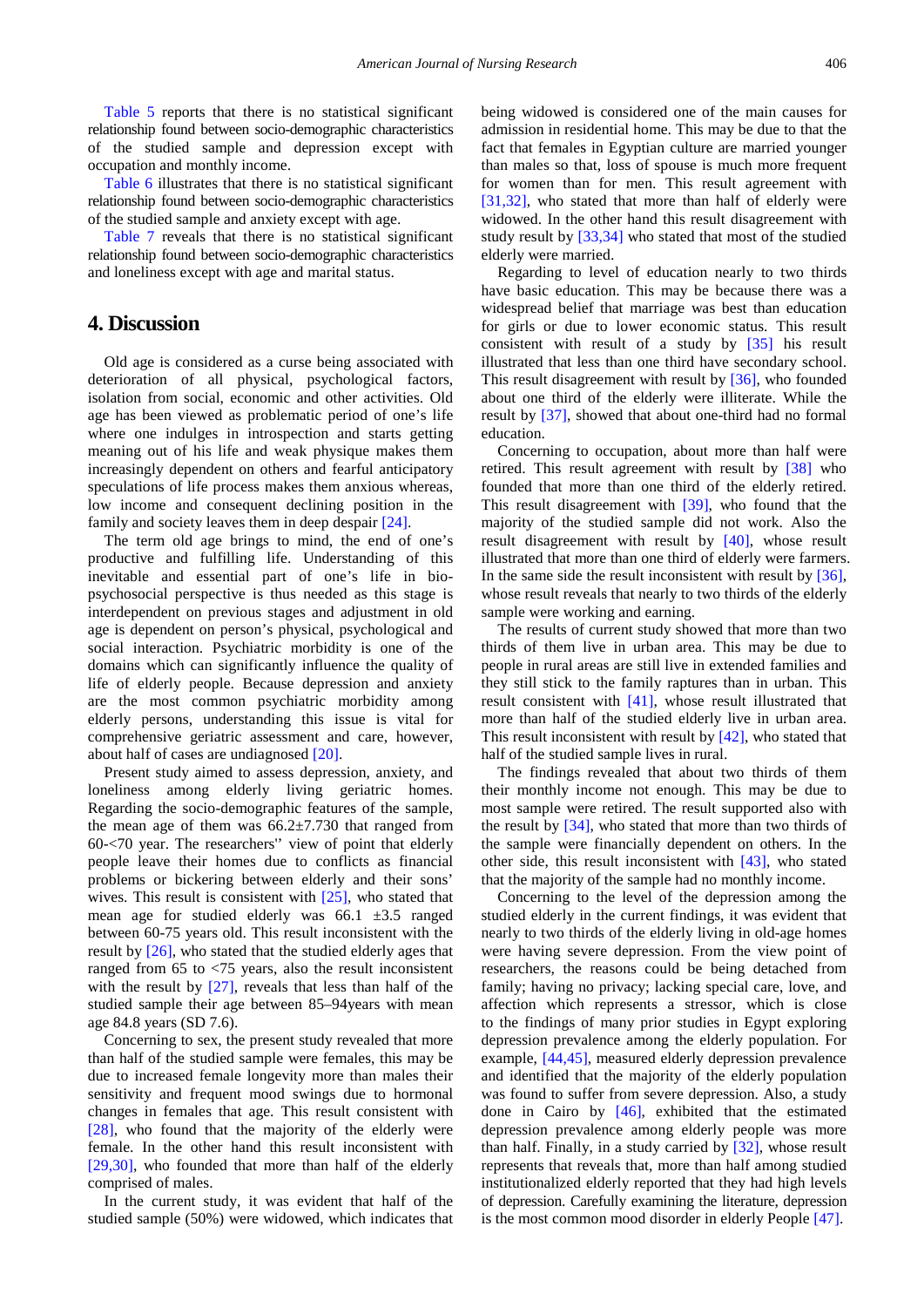In the same side, this result agreement with the study result by [\[42\],](#page-10-28) who stated that about two-thirds of elderly suffered from depression. In a study carried by [\[48\],](#page-10-35) his study illustrated that more than half of the institutionalized elderly were having severe depression. Carefully examining the literature, [\[49\],](#page-10-36) who stated that depression among the elderly a major public health concern that attracts worldwide attention. Its prevalence rates range between 10 and 55%. The explanation of this great variation in the prevalence of depression among the elderly may be the variation in the study design and sampling technique, variation in socioeconomic-demographic factors and variation in the geriatric depression scales used.

As for anxiety level among the studied elderly, it reports that more than of one third of them have severe and moderate anxiety. From the view point of researchers, this may be due to the unfavorable financial situation experienced by Egyptian population in recent years or due to the lack of a psychosocial support network both for the elderly individuals and for their families. Another causes for the presence of anxiety older age, sex, insufficient income, a lower social class, a partially independent functional status, the presence of comorbidities, more frequent loneliness feeling and being married or divorced were found to be significant predictors for these problem.

This was in agreement with the result by [\[30\],](#page-10-37) who stated that an anxiety score higher of the sample, stating the presence of anxiety symptoms. The study result by [\[50\]](#page-10-38) supported the present study as it represented that anxiety levels in the elderly were particularly high. Also the result of the current study was congruent with result by [\[51\],](#page-11-0) found that, more than one-third of residences at geriatric home have higher level of anxiety than more than quarter of non-residences at geriatric home. In the other side, the result disagreement with [\[52\],](#page-11-1) who found that more than two thirds of respondents had no anxiety. Also [\[53\],](#page-11-2) stated that most of the elderly in geriatric homes geriatric homes suffer from negative life events like divorce, loss of spouse, rejection of care and support by family members, which makes them more prone to psychological problems such as anxiety and depression than elderly living with their families. Other causes stated by [\[4\],](#page-9-3) the elderly living in geriatric homes often confront problems due to highly institutionalized, depersonalized and bureaucratic atmosphere in OAHs. Elderly living in such homes face problems of adjustment with tight and rigid schedules, separation from the family, isolation from the social milieu, anxiety over adopting oneself to a new environment and close encounters with death and ailment in the institutions. These factors make the older adults living in geriatric homes vulnerable to psychological problems

Regarding level of the loneliness, majority of the studied elderly were having severe loneliness. This may be due to living arrangements may have negative effects on psychological health of residents, and it is accompanied by their feeling of lack of control over one's own life, and inability to make decisions regarding daily issues. Residences at geriatric home feel neglecting from others, feeling of boring and isolation from society. Other reasons retirement, disability or illness, absence of an intimate partner, family members, friends and acquaintances reduced the structure and the quality of their social network and social integration and results in the emergence of loneliness. This result familiar to with the result by a study by  $[48]$ , whose result shows that loneliness was more among institutionalized elderly as compared to non-institutionalized elderly. Also the result consistent with a study by [\[39\],](#page-10-25) whose result showed the prevalence of moderate and severe levels of loneliness among elderly. In the other side, the result is congruent with the result by [\[54\],](#page-11-3) which shown that the majority of the sample had no loneliness.

Concerning to level of somatic symptoms of anxiety among elderly sample. the result reveals that less half of the sample were having sever level of somatic symptoms of anxiety, sever level of affective symptoms, also more than half of them were having moderate level of cognitive symptoms of anxiety. This result consistent with literature that the clinical manifestation of anxiety in the elderly is defined as a condition of excessive feeling of fear, concern, terror, nervousness, irritability, inability to concentrate and to pay attention as well as sleep disorder. The feeling of pressure or "heaviness" in the chest or throat and that of pain in various body areas prove the embodied form of anxiety, which requests targeted treatment, palliative interventions and special care [\[55\].](#page-11-4)

Concerning to the aim of the present study to assess depression, anxiety, and loneliness among elderly living in geriatric homes in order to understand how often older people living in long term care develop these problem. The result illustrates three quarters of the studied elderly have depression and more than two thirds have anxiety, while the majority of the them suffers from loneliness. From the researcher point of view this may be due to in our Egyptian society, the emerging social and cultural transformations are leading to a decline in traditional family values as we are segregating from joint family system, which is directly affecting elderly population particularly in the form of institutionalization. This changing value system makes elderly people mentally isolated from their families that make them vulnerable for psychological disturbances such as death anxiety and depression. Previous reviews supported the results of the present study by [\[18\],](#page-10-7) whose results indicated that the prevalence rates of loneliness, anxiety, and depression in older people living in long-term care settings are generally high. Also the result supported by [\[56\],](#page-11-5) study involved older people with cognitive impairment, which is associated with increased risk of loneliness and depression.

The present study illustrates that there is a highly statistical significant correlation between loneliness and depression. The researcher view that this may be due to that the elderly reside in the old age home and leave his family and live alone, which feeling of loneliness lead to feeling of depression. Other causes, Loneliness were the source of many of the mental problems such as depression, suicide and despair. These might have been due to the fact that, limited social network and loneliness were associated with depressive symptoms and depression. Many people experience loneliness either as a result of living alone, a lack of close family ties, reduced connections with their culture of origin or an inability to actively participate in the local community activities when this occurs in combination with physical disablement, demoralization and depression are common accompaniment.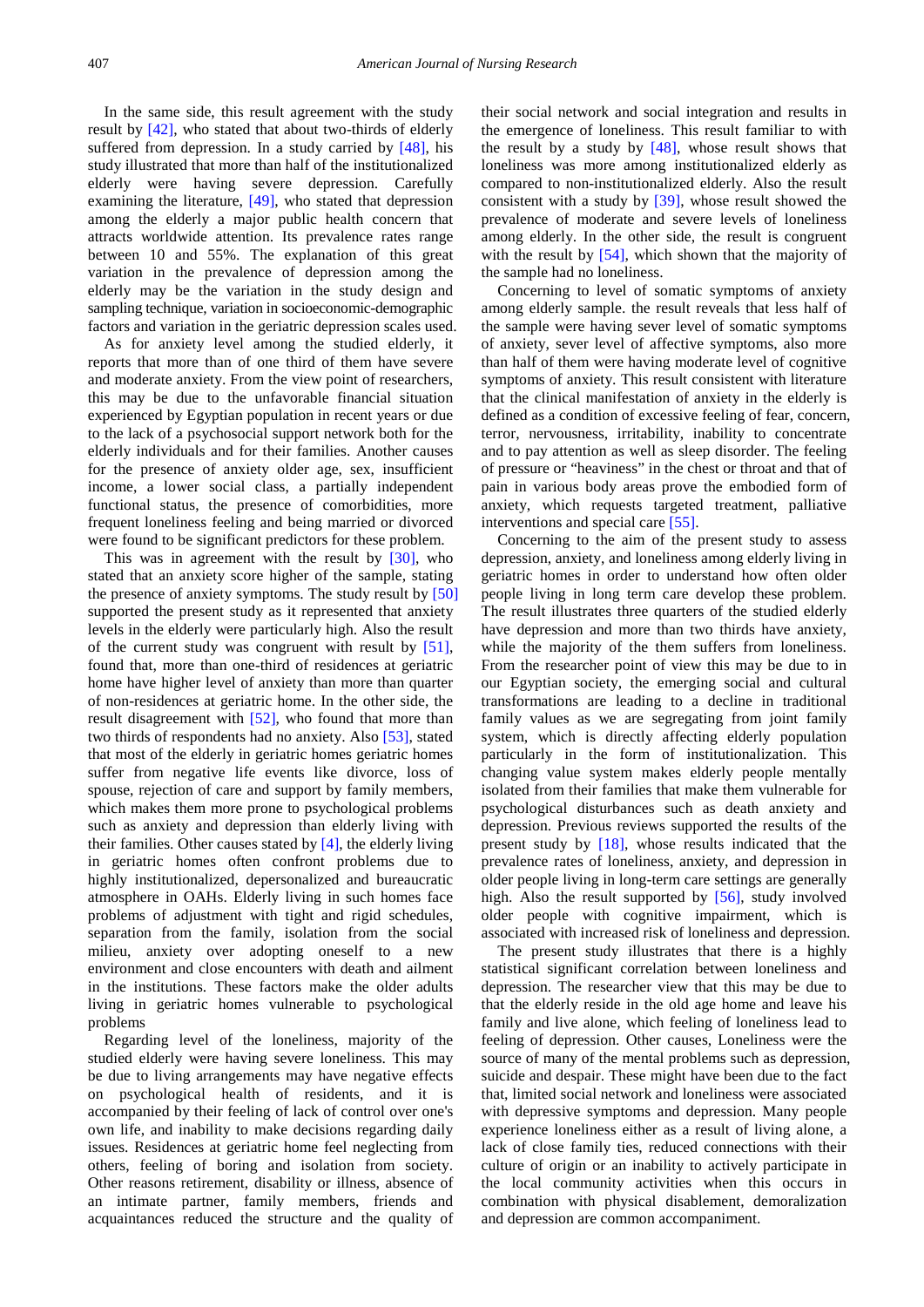This result is consistent and similar association between loneliness and depression has been documented in previous studies of [\[57,58\].](#page-11-6) Some of the previous studies suggest that loneliness can be a risk factor for developing depression and it can increase the severity of depression [\[59,60\].](#page-11-7) It can be said that higher level of depression leads to loneliness and vice-versa. An important factor which significantly affects depression in the elderly is loneliness. Loneliness is a negative and multilateral emotion. It is a unique, complex and painful experience with direct consequences on the individual's spiritual and social life affecting at the same time the physical and psycho-emotional condition [\[61\].](#page-11-8)

In the same side, the result of the present study goes with  $[62]$ , who found that, depression with feelings of loneliness leads to more pronounced motivational depletion and serious consequences, including social isolation, reduced self-care, decreased mobility and poor diet. In the same line, [\[63\],](#page-11-10) demonstrated that, an older person in good physical health had a relatively low risk of depression. Physical health is indeed a major cause of reduced depression in late life. There were many reasons for this, which include the psychological effects of living with an illness and disability, the effects of chronic pain: the biological effects of some conditions and medications that can cause depression through direct effects on the brain; and the social restrictions that some illnesses place upon older people's life style resulting in isolation and loneliness. Other studies have revealed that a gradual increase in depressive symptoms predicted loneliness [\[64\].](#page-11-11) Current researchers suggest that, feeling lonely may not only depends on the number of connections one has with others but also whether or not one is satisfied with his life style. An expressed dissatisfaction with available relationships is a more powerful indicator of loneliness.

The present study illustrates that there is a highly statistical significant correlation between total geriatric anxiety with depression of the studied elderly at p value <0.001.This mean that anxiety increase the depression among the elderly. The present study illustrates that there is statistical significant correlation between total loneliness and total geriatric anxiety at p value <0.05. Considering normal separation, anxiety corresponds to an individual's painful sense of fear when an affective relationship with an important person in one's circle is threatened with interruption or is actually interrupted. The interruption may result from loss of the affective link (loss of love), or it may be due to the actual loss of the important person. Phantasies of separation tend to be confused with ones of loss, and separation is then experienced as a loss.

This result consistent with findings by [\[6\],](#page-9-8) who found a significant positive relationship between loneliness and anxiety in older adults. This is also consistent with [\[65\],](#page-11-12) who stated that while anxiety is generally considered a high-energy state and depression a low-energy state, anxiety and depression are more closely related than you might think. A person with depression often experiences a lot of anxiety, possibly even to the extent of having panic attacks. Just as anxiety and depression tend to be worse when occurring together, treatment of these disorders is most effective when both conditions are addressed at the same time.

The present study shows that there is no statistical significant relationship found between sex, age, marital status, educational level and older home place with depression. This result consistent with the result of the study by [\[66,67\],](#page-11-13) who stated that association was not seen among the age, sex, educational level, and marital status and older home place. In the other side, there is statistical significant relationship found between age, marital status, and educational level of the elderly in a study carried by [\[30\].](#page-10-37)

The present study also shows that significant relationship found between occupation and level of depression with the highest percentage was pensioner. From the researcher point of view, this may be due to that older persons in age of pension is being alone comparing to the past, in addition to external pressures such as limited financial resources, often give rise to negative emotions such as depression sadness, anxiety, loneliness, and lowered self-esteem, which in turn lead to social elderly late-life events including chronic and debilitating medical disorders, failing eyesight, hearing loss, and other physical changes, this events lead to may be early retired.

Other causes of depression among person in pension that many people, work brings a sense of usefulness and purpose. There is a lifelong desire to be a good provider for one's family, an achiever and a useful part of society. The person's sense of self is tied up very strongly in what he or she does for a living; and, with retirement, a sense of loss can occur, leaving a person struggling to understand who they are and what their value is. Another reason for depression is the fact that that the dynamics at home are changing. Where one or both spouses may have worked out of the home and been away a significant portion of the day, now both spouses may be spending more time at home together, or one reside in elderly homes. Roles may be changing and a greater need for joint decision-making may be occurring. Finally, retirement may be seen as a reminder of the fact that the person is aging, with fears about death, sickness, and disability arising [\[68\].](#page-11-14)

The present study shows that there is significant relation between monthly income and depression level with the highest percentage of monthly income not enough. From the researcher point of view this may be due to insufficient income resulting from over needs in the Egyptian community daily, also the majority of the sample were retired with no job and low income this lead to increase depression among them. This result supported with the result by  $[69]$ , whose result reveals that low socioeconomic status was found to be associated with severe depression symptoms in both men and women.

In our study the result illustrates that there is statistical significant relationship found between age and total anxiety level of elderly with the highest percentage being among the 60-70years. From the researcher point of view this may be due to that the elderly face a life stressful event such as the loss of loved ones, progressive health impairment and disability, reduced mobility, chronic pain, a drop in socioeconomic status with retirement which makes them vulnerable to emotional disturbance. The aged can be regarded as a risk population with increase their age that is confronted with illness, dependency, social isolation, loneliness or psychological distress such as anxiety.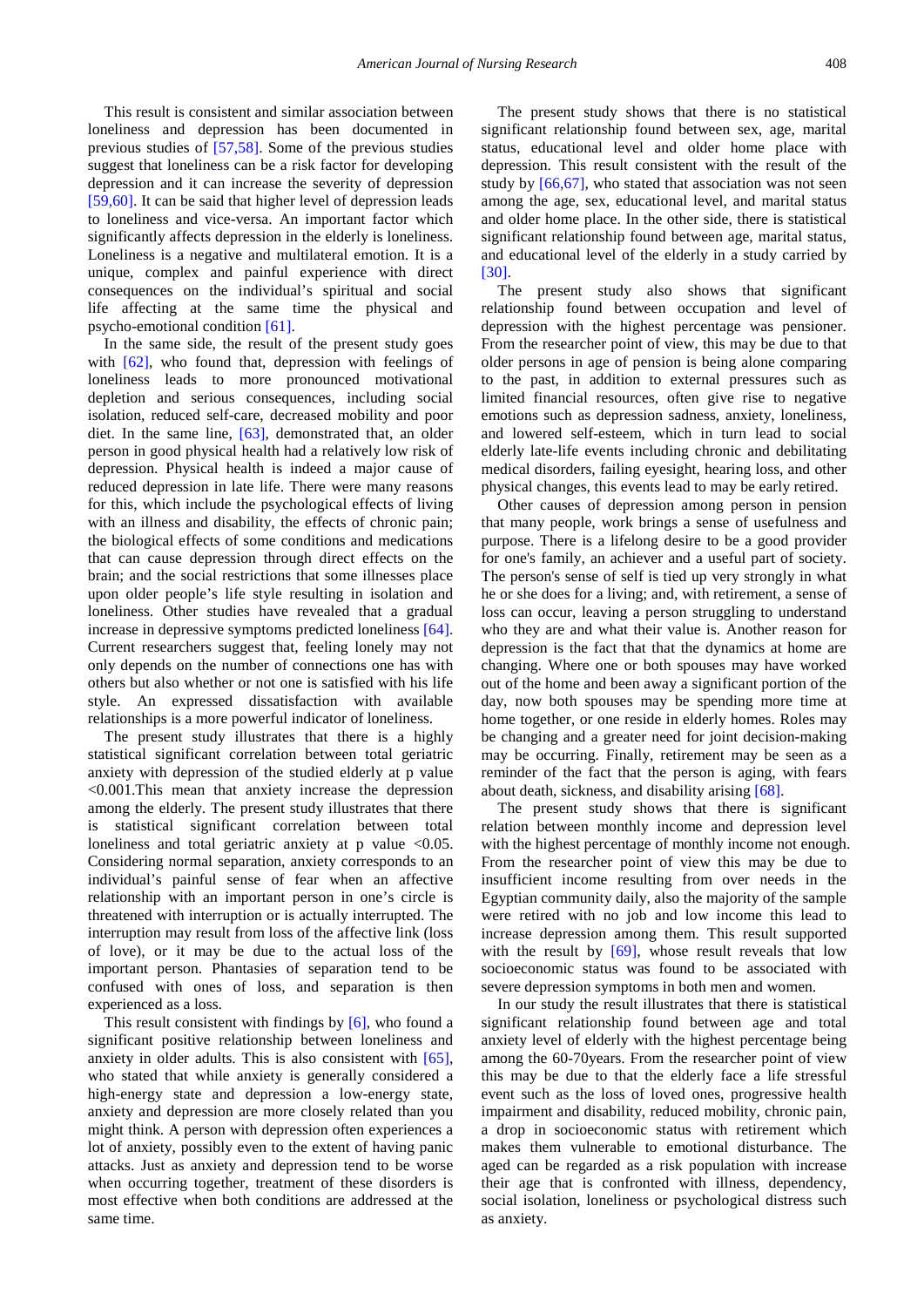The present study reveals that there is statistical significant relationship found between age and loneliness with the highest percentage being among the 60-70 years. From the view point of the researcher this may be due to Egyptian old age is living with no future to look forward to and consider themselves in the last stage of life. In addition, growing of age can decrease social network size, decrease social roles, increased functional limitations, social isolation, and chronic diseases for elderly people that reduce social involvement. Also, deaths of friends or family members may cause their feeling of loneliness. So, all of these factors explain the effectiveness of age on feeling of loneliness.

The finding of [\[70\],](#page-11-16) were consistent with our results. Also, finding by [\[32\],](#page-10-33) study finding also showed that, statistically significant difference was found between feeling loneliness and age among the studied elderly. This indicates that age can affect on feeling of loneliness through old age with 60-70years is more easily influenced to feel loneliness especially after retirement phase. In contrast, in a study by [\[71\],](#page-11-17) observed a significant relationship between age. This result also inconsistent with other study showed that age did not affect loneliness [\[39\].](#page-10-25)

Concerning to the relation between marital status and loneliness of elderly with the highest percentage being among widow elderly. The present study reveals that there is statistical significant relationship found. From the view point of view of the researcher, it may be due to that never widowed, in contrast to married, and who live in nursing home in contrast to those living with spouse or children had expectantly more feeling of loneliness. The reason having a spouse is a factor that prevents individuals from loneliness. Lack of a secure attachment figure in one's life such as a spouse may cause emotional loneliness. Other result supported the present study by [\[72\],](#page-11-18) who founded that marital status were significant predictors of loneliness. Loneliness increased with windowed participants reported higher loneliness than single or married people. In the other hand, this result disagreement with a study by [\[34\],](#page-10-29) who found that marital status did not affect loneliness.

# **5. Conclusion**

This study clearly concludes that, the elderly whose living in geriatric homes had higher levels of depression, anxiety and loneliness. There is also a highly statistical significant correlation between total loneliness and total depression, also between total geriatric anxiety and depression at  $p$  value  $\leq 0.001$ , while there is significant correlation between total loneliness and total geriatric anxiety at p value  $\leq 0.05$ . The present study showed that there is no statistical significant relationship found between socio-demographic characteristics and depression, anxiety and loneliness except with occupation and monthly income, with age and marital status respectively.

# **6. Recommendations**

Results from this study highlight the need for the following recommendations:

- 1. Intervention program or measures to manage or overcome anxiety, depression and loneliness.
- 2. There must be a social and health programs for caregivers in elderly home about the importance of family support for the elderly in our community.
- 3. Institutionalized elderly should be encouraged to participate in regular physical and recreational activities including exercise and sports to enhance their physical, social, psychological health and wellbeing.
- 4. A specialized Gerontological mental health nurses should be there for elderly living geriatric homes in Egypt.
- 5. Further studies are needed on large numbers of elderly people in different geographical areas to generalize results.
- 6. Merging between geriatric homes and orphans' home to decrease anxiety and depression among them.

# **Acknowledgments**

We are really thankful to all elders who participated in this study for their precious time and the administrative staff for their cooperation.

# **Funding**

None.

# **References**

- <span id="page-9-0"></span>[1] World Health Organization, WHO, (2018). Ageing and health. Available at: https://www.who.int/news-room/fact-sheets/detail/ageing-and-
- <span id="page-9-1"></span>health. Accessed on: 2/3/2019. [2] Maktha, S., & Kumar, M. (2015). Study on level of depression among elderly residing in an old age home in Hyderabad, Telangana. The International Journal of Indian Psychology. Volume 3, Issue 1, No.6. PP. 12-17.
- <span id="page-9-2"></span>[3] Dahlberg, L., Andersson, L., McKee, K., & Lennartsson, C. (2015). Predictors of loneliness among older woman and men in Sweden: A longitudinal study. Aging and Mental Health, 19, 409-41.
- <span id="page-9-3"></span>[4] Akbar, S., Tiwari, S.C., Tripathi, R., Pandey, N., & Kumar, A. (2018). Prevalence of psychiatric illness among residents of old age homes in Northern India. J Neurosci Rural Pract. 9(2): 193– 196.
- <span id="page-9-4"></span>[5] Sridevi, G., & Swathi, R. (2014). Death anxiety, death depression, geriatric depression and suicidal ideation among institutionalized and non-institutionalized elders. International Journal of Scientific and Research Publications, Volume 4, Issue 10. PP.1-8.
- <span id="page-9-8"></span>[6] Khademi, M., Rashedi, V., Sajadi, S., & Gheshlaghi, S. (2015). Anxiety and loneliness in the Iranian older adults. International Journal of Psychology and Behavioral Sciences. 5(2): 49-52
- <span id="page-9-5"></span>[7] Bekta, H., Körükcü, Ö., & Kabukcuoğlu, K. (2017). Undercover fear of elderly people in nursing home: Death anxiety and depression. Journal of Human Sciences, 14(1), 587-597.
- <span id="page-9-6"></span>[8] Babazadeh, T., Sarkhoshi, R., Bahadori, F., Moradi, F., Shariat, F., & Sherizadeh, Y. (2016). Prevalence of depression, anxiety and stress disorders in elderly people residing in Khoy, Iran (2014-2015). J Anal Res Clin Med. 4(2): 122-8.
- <span id="page-9-7"></span>[9] Dastbaaz, A., Yeganehfarzand, S., Azkhosh, M., & Shoaee, F. (2014). The Effect of group counseling "Narrative Therapy" to reduce depression and loneliness among older women. Iranian Rehabilitation Journal, Vol. 12, No. 20, PP.11-15.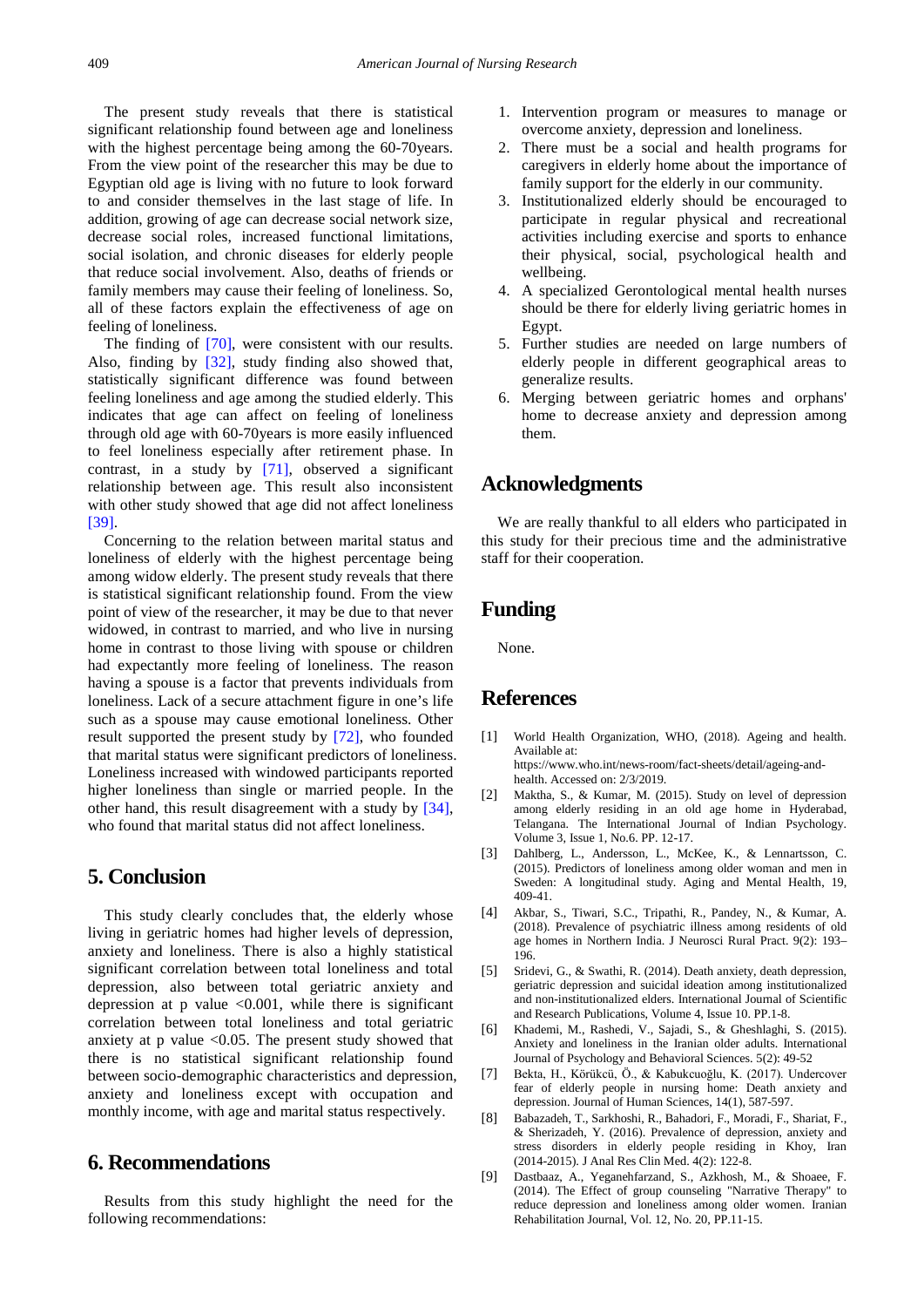- <span id="page-10-0"></span>[10] Goud, A., & Nikhade, N. (2015). Prevalence of depression in older adults living in old age home. IAIM; 2(11): 1-5.
- <span id="page-10-1"></span>[11] Ann, M. (2014). Depression and anxiety in older people. Available at. https://nationalseniors.com.au/uploads/0714826PAC\_PAF\_FactSh eet\_DepressionAndAnxiety\_FN\_0.PDF. Accessed on 7-3/2019.
- <span id="page-10-2"></span>[12] Praveen, B.A., Udayar, S., Sravan S., & Arun, D. (2015). Depression and anxiety among the elderly persons from institutional and non-institutional settings in the field practice area of a tertiary-care institute, Andhra Pradesh: a comparative study. Int J Med Sci Public Health 2015; 4 (Online First).
- <span id="page-10-3"></span>[13] Aung, K., Nurumal, M., & Bukhari, W. (2017). Loneliness among elderly in Nursing homes. International Journal for Studies on Children, Women, Elderly and Disabled, Vol. 2, PP.71-78.
- <span id="page-10-4"></span>[14] Higuchi, M. (2018). Managing loneliness in the elderly and finding meaning in ageing. J Comp Nurs Res Care 3: 125.
- <span id="page-10-5"></span>[15] Pitkala, K. (2016). Loneliness in nursing homes. J Am Med Dir Assoc. 1;17(8):680-1.
- [16] Ong, A., Uchino, B., & Wethington, E., (2016). Loneliness and health in older adults: A mini-review and synthesis. Gerontology. 62(4): 443–449.
- <span id="page-10-6"></span>[17] Ahmed, D.1., El Shair, I., Taher, E., & Zyada, F. (2014). Prevalence and predictors of depression and anxiety among the elderly population living in geriatric homes in Cairo, Egypt. J Egypt Public Health Assoc. Dec; 89(3):127-35.
- <span id="page-10-7"></span>[18] Elias, S. (2018). Prevalence of loneliness, anxiety, and depression among older people living in long-term care: A Review. International Journal of Care Scholars (IJCS). 1(1), 39-43.
- <span id="page-10-8"></span>[19] Barjam, L. (2015). A Comparative study on the level of depression between older women living in retirement homes in the City of Tirana and those living with their families in Tirana As Well. American Scientific Research Journal for Engineering, Technology, and Sciences (ASRJETS). Volume 14, No 2, pp 80-90.
- <span id="page-10-9"></span>[20] Sharan, P., & Rai, S. (2016). Anxiety and Depression in Women in India. Available at: http://www.womenshealthsection.com/content/print.php3?title=gy nmh001&cat=54&lng=english. Accessed on. 7/3/2019.
- <span id="page-10-10"></span>[21] Beck, A. (1996). Beck Depression Inventory BDI-II. (Appendix 14 Beck Depression Inventory).
- <span id="page-10-11"></span>[22] Segal, D.., June, A., Payne, M., Coolidge. F., & Yochim, B. (2010). Development and initial validation of a self-report assessment tool for anxiety among older adults: The Geriatric Anxiety Scale. Journal of Anxiety Disorders; 24(7):709-14.
- <span id="page-10-12"></span>[23] Russell, D. (1996). The UCLA Loneliness Scale (version 3): Reliability, validity, and factor structure. Journal of Personality Assessment, 66, 20-40.
- <span id="page-10-13"></span>[24] Panday, R., & Kumar, B. (2017). Quality of life among elderly living in old age home: a brief overview. Delhi Psychiatry Journal. Vol. 20 No. 2.PP.1-6.
- <span id="page-10-14"></span>[25] Badr, S., & Shaheen, H. (2017). Health status, family support and depression among residents of elderly homes and those living with Families in Benha City and Associated Factors. The Egyptian Journal of Community Medicine. Vol. 35 No. 1, PP. 81-97.
- <span id="page-10-15"></span>[26] Esmayel, E., Eldarawy, M., Hassan, M., Mahmoud, A., & Mohamed. S., (2013). Mental health problems and sociodemographic correlates in elderly medical inpatients in a University Hospital in Egypt. Current Gerontology and Geriatrics Research.Volume 2013, Article ID 923710, 4 pages.
- <span id="page-10-16"></span>[27] Drageset, J., Dysvik, E., Espehaug, B., Natvig, G., & Furnes, B. (2015). Suffering and mental health among older people living in nursing homes—a mixed-methods study. PeerJ 3:e1120.
- <span id="page-10-17"></span>[28] Abdul Manaf, M.,Mustafa, M., AbdelRahman, M., Aziz, N., and Hazadi, K. (2016). Factors influenhing the prevalence of mental health problems among Malay elderly residing in a rural community: a cross sectional study. PlosOne.
- <span id="page-10-18"></span>[29] Grover, S., Avasthi, A., Sahoo, S., Lakdawala, B., Dan, A., Nebhinani, N., et al (2018). Relationship of loneliness and social connectedness with depression in elderly: A multicentric study under the aegis of Indian Association for Geriatric Mental Health. J GeriatrMent Health; 5: 99-106.
- <span id="page-10-37"></span>[30] Vasilopoulos, A., Marinou, S., Rammou, M., Sotiropoulou, P., Roupa, Z., & Siamaga, E. (2018). A research on anxiety and depression of the elderly in the community. Hellenic Journal of Nursing Science 11(3): 59-66.
- <span id="page-10-19"></span>[31] Gonzalez, R. (2015). Risk factors associated with depression and anxiety in older adults of Mexican Origin. Dissertation submitted

in partial fulfillment of the requirements for the degree of doctor of philosophy clinical psychology. Walden University.

- <span id="page-10-33"></span>[32] Hassan, W., Abd El-Halim, Z., Ahmed, S., & Mostafa, N. (2017). Psychological problems as perceived by institutionalized and non-Institutionalized elderly. Journal of Education and Practice.8, (33). PP. 61-67.
- <span id="page-10-20"></span>[33] Soni, S., Shukla, M., & Kumar, M. (2016). Prevalence of depression and associated risk factors among the elderly in rural field practice areas of a tertiary care institution in Katihar, Bihar. International Journal of Advances in Medicine.Nov; 3(4): 1016-1019.
- <span id="page-10-29"></span>[34] Arslantaş, H., Adana, F., AbacigilErgin, F., Kayar, D., & Acar, G. (2015). Loneliness in ederlypeople. Associated factors and its correlation with Quality of life: A Field Study from Western Turkey. Iran J Public Health; 44(1):43-50.
- <span id="page-10-21"></span>[35] Sayied, N., & Abd-Elaziz, N. (2015). Effect of Counseling Sessions as a Nursing Intervention on Depression and Loneliness among Elderly at AssiutCity. IOSR Journal of Nursing and Health Science. Volume 4, Issue 6. PP 16-22.
- <span id="page-10-22"></span>[36] Udayar, S., Patil, S., & Vadivel, K. (2016). Study of socioeconomic factors in relation to depression among elderly people living in rural area of and hra Pradesh. National Journal of Community Medicine. 7(5): PP.382-385.
- <span id="page-10-23"></span>[37] Abu-Bader, S., Hamed, E., & Alqdah, T. (2017). Prevalence of depression among older Arab individuals in the Middle East: A study of Egypt and Jordan. Journal of Muslim Mental Health. Volume 11, Issue 1.PP. 57-59.
- <span id="page-10-24"></span>[38] Bektaş, H., Körükcü, Ö., & Kabukcuoğlu, K. (2017). Undercover fear of elderly people in nursing home: Death anxiety and depression. Journal of Human Sciences, 14(1), 587-597.
- <span id="page-10-25"></span>[39] Vakili, M., Mirzaei, M., & Modarresi, M. (2017). Loneliness and its related factors among elderly people in Yazd. Elderly Health Journal; 3(1): 10-15.
- <span id="page-10-26"></span>[40] Kafle, B., Sharma, V., Ojha, S., Chapagain, M., Tulachan, P., & Dhungana, S. (2015). Prevalence of depression among elderly living in old age homes of Kathmandu Valley and its association with Socio-demographic variants. J Psychiatrists' Association of Nepal Vol .4, No.1. PP.43-47.
- <span id="page-10-27"></span>[41] El-Gilany, A., Sarraf , B., & Elkhawaga, G. (2018). Depression and its associated factors among elderly: A community-based study in Egypt. Archives of Gerontology and Geriatrics. 77, 103– 107.
- <span id="page-10-28"></span>[42] Aly, H., Hamed, A., & Mohammed, N. (2018). Depression among the elderly population in Sohag governorate. Saudi Med J; Vol. 39 (2).
- <span id="page-10-30"></span>[43] Kumar, R., Satapathy, S., Adhish, V., & Nripsuta, S. (2017). Study of psychiatric morbidity among residents of government old age homes in Delhi. J Geriatric Mental Health; 4:36-41.
- <span id="page-10-31"></span>[44] El-Sherbiny, N., Younis, A., & Masoud, M. (2016). Comprehensive assessment of the physical, nutritional, and psychological health status of the elderly populace in the Fayoum Governorate (Egypt). Arch Gerontological Geriatric; 66: 119-126.
- [45] El Kady, H., & Ibrahim, H. (2013). Depression among a group of elders in Alexandria, Egypt/Depression dans ungrouped'anciens Alexandria (Egypt). Eastern Mediterranean Health Journal; 19: 167.
- <span id="page-10-32"></span>[46] Al-Kholy, R., El-Meshmeshy, E., & Saleh, A. (2016). Prevalence of geriatric depression among attendants of the family medicine outpatient clinics, in Kasr Al-Ainy, Faculty of Medicine: A Cross-Sectional Descriptive Study. Medical journal of Cairo University; 84: 97-106.
- <span id="page-10-34"></span>[47] Raspopovic, D., Maric, N., Nedeljkovic, U., et al. (2014). Do depressive symptoms on hospital admission impact early functional outcome in elderly patients with hip fracture? Psychogeriatrics. 14(2):118-23.
- <span id="page-10-35"></span>[48] Kaur, J., & Bajwa, A. (2017). A Comparative study to assess the prevalence of depression and loneliness among institutionalized and non-institutionalized elderly In selected community in district Amaritsar And Tarntaran(Punjab).
- <span id="page-10-36"></span>[49] Roh, H., Hong, C., Lee, Y., Oh, B., Lee, K., Chang, K., et al. (2015). Participation in physical, social, and religious activity and risk of depression in the elderly: A community-based three-year longitudinal study in korea. PLoS ONE, 10(7), e0132838.
- <span id="page-10-38"></span>[50] Kang, H., Bae, K., Kim, S., Shin, I., Yoon, J., & Kim, J. (2016). Anxiety symptoms in Korean elderly individuals: a two-year longitudinal community study. International Psychogeriatry. 28: 423-433.